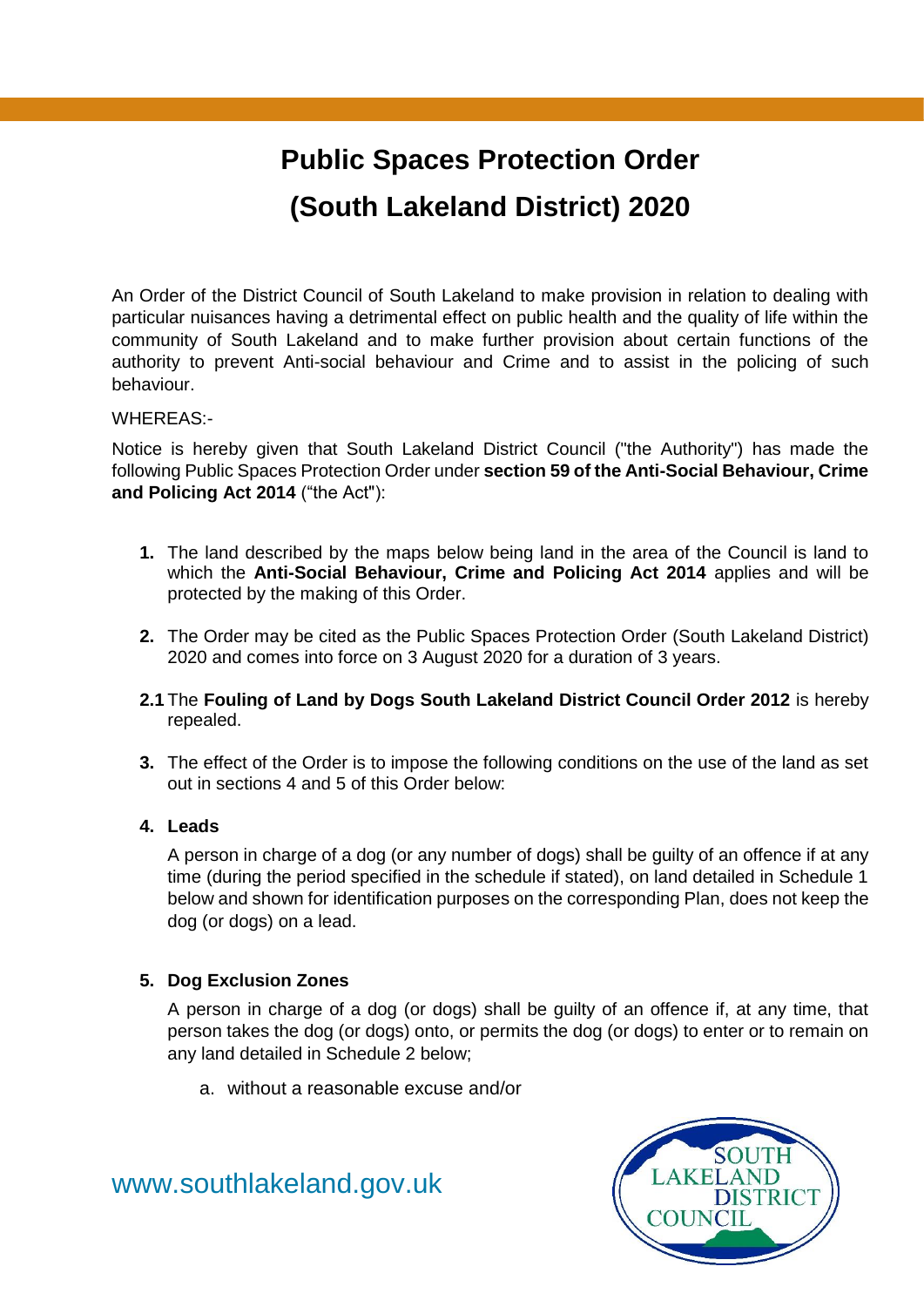b. unless the owner or Authority having control of the land has consented (generally or specifically) to the failing to do so.

#### **6. Exemption**

Nothing in this order shall apply to a person who –

- a. is registered as a blind person in a register compiled under **section 29 of the National Assistance Act 1948**; and/or
- b. is deaf, in respect of a dog (or dogs) trained by Hearing Dogs for Deaf People (registered charity number 293358) and upon which he relies for assistance; and/or
- c. has a disability which affects his mobility, manual dexterity, physical coordination or ability to lift, carry or otherwise move everyday objects, in respect of a dog (or dogs) trained by a prescribed charity and upon which he relies for assistance.

### **7. Penalty**

- **7.1** A person guilty of an offence under **section 4 to 5** of this Order pursuant to section 67 of the Act is liable on summary conviction to a fine not exceeding level 3 on the standard scale *or*
- **7.2** a fixed penalty notice of a maximum of £100.